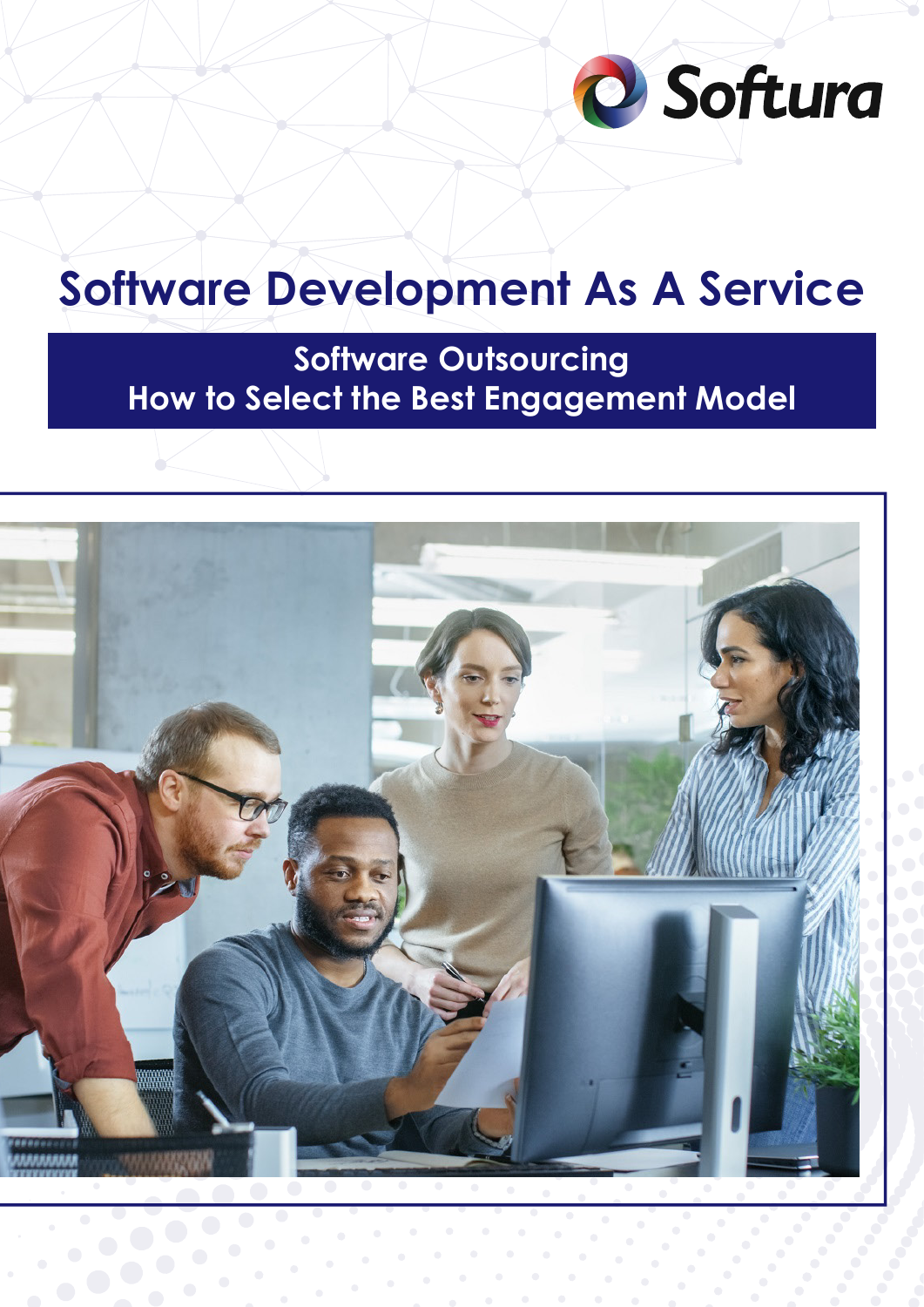## **INDEX**

| <b>Dedicated Team -</b>                                   |
|-----------------------------------------------------------|
|                                                           |
| Reasons to choose dedicated teams model4                  |
| <b>Staff Augmentation -</b>                               |
|                                                           |
|                                                           |
|                                                           |
| <b>Project Outsourcing -</b>                              |
|                                                           |
| Benefits of outsourcing end-to-end software development11 |
|                                                           |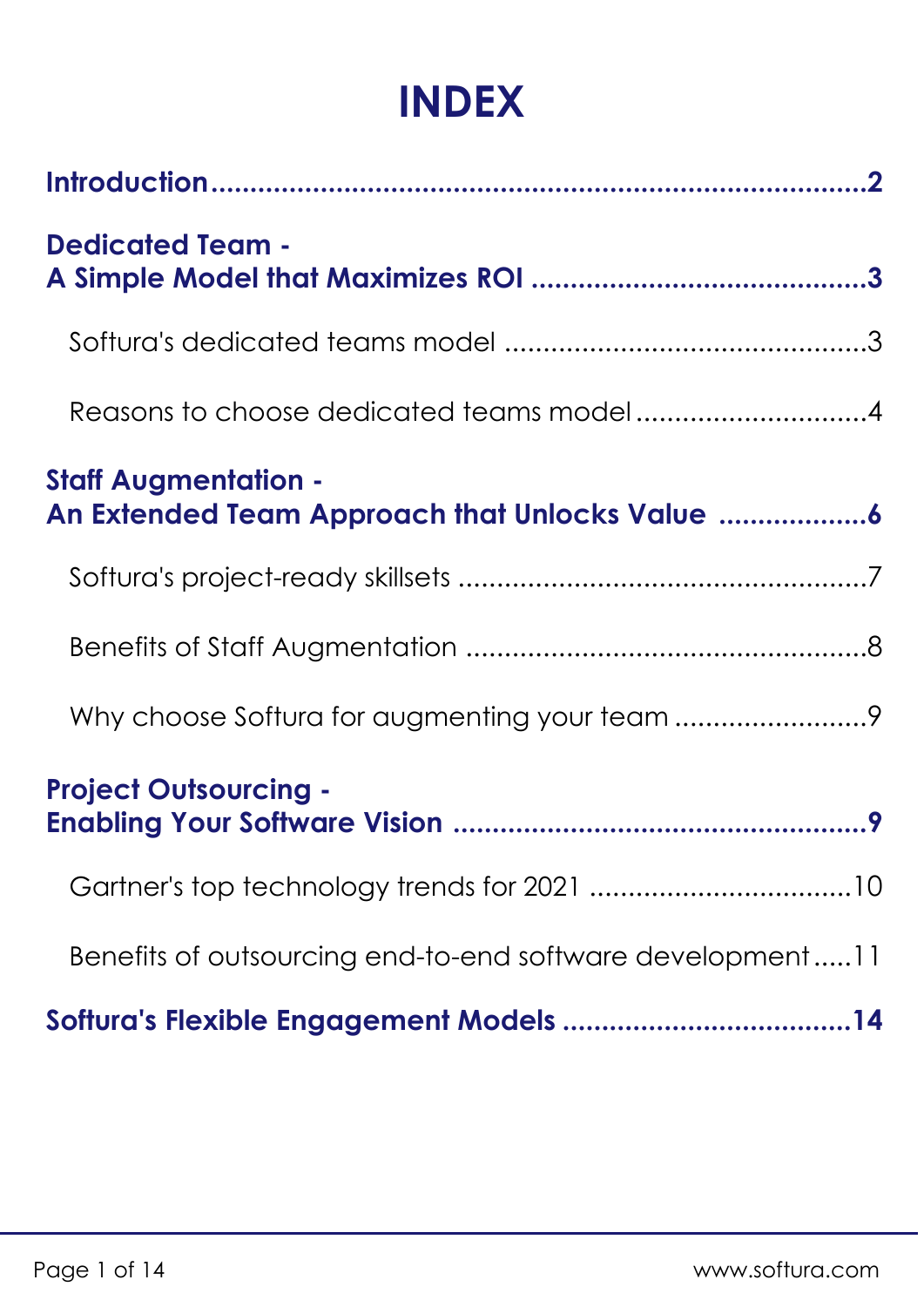The digital revolution has permeated every aspect of life nowadays, from the purchase of a brand-new car to setting up a trust fund. Everything is now done online, with special software and applications. Therefore, it is not surprising that 70% of companies have already implemented their digitalization strategies. Nevertheless, many business owners recognize that the existing Commercial Off The Shelf (COTS) software solutions do not entirely satisfy their company's needs. This is where custom software development comes into play.

Developing custom software in-house is the most ideal solution as it enables businesses to design and build a solution that exactly matches their needs. It is, however, well-known that software development takes dedicated time, expertise, and a large budget. And, in most cases, one of these elements becomes a barrier. But not any more. Thanks to a dedicated service offering called Software Development as a Service, you can now realize your vision within your planned budget and timelines.



Softura's Software Development as a Service gives you the advantage of our technology expertise and agile development teams to develop world-class solutions tailored to your specific business needs.

Softura's Software Development as a Service (SDaaS) offers three models of outcome-based outsourcing: Dedicated Teams, Staff Augmentation, and Software Outsourcing. This comprehensive guide will take you through the specific business cases under each of these models. The insights you see in this guide are derived from the experience of working with many clients over the span of 22 years. In this guide, we also outline best practices and methodologies for ensuring our engagements benefit you to the fullest extent. Further, in the final section of this value guide, we have provided a handy ready-reckoner that will help you identify the best model for your business.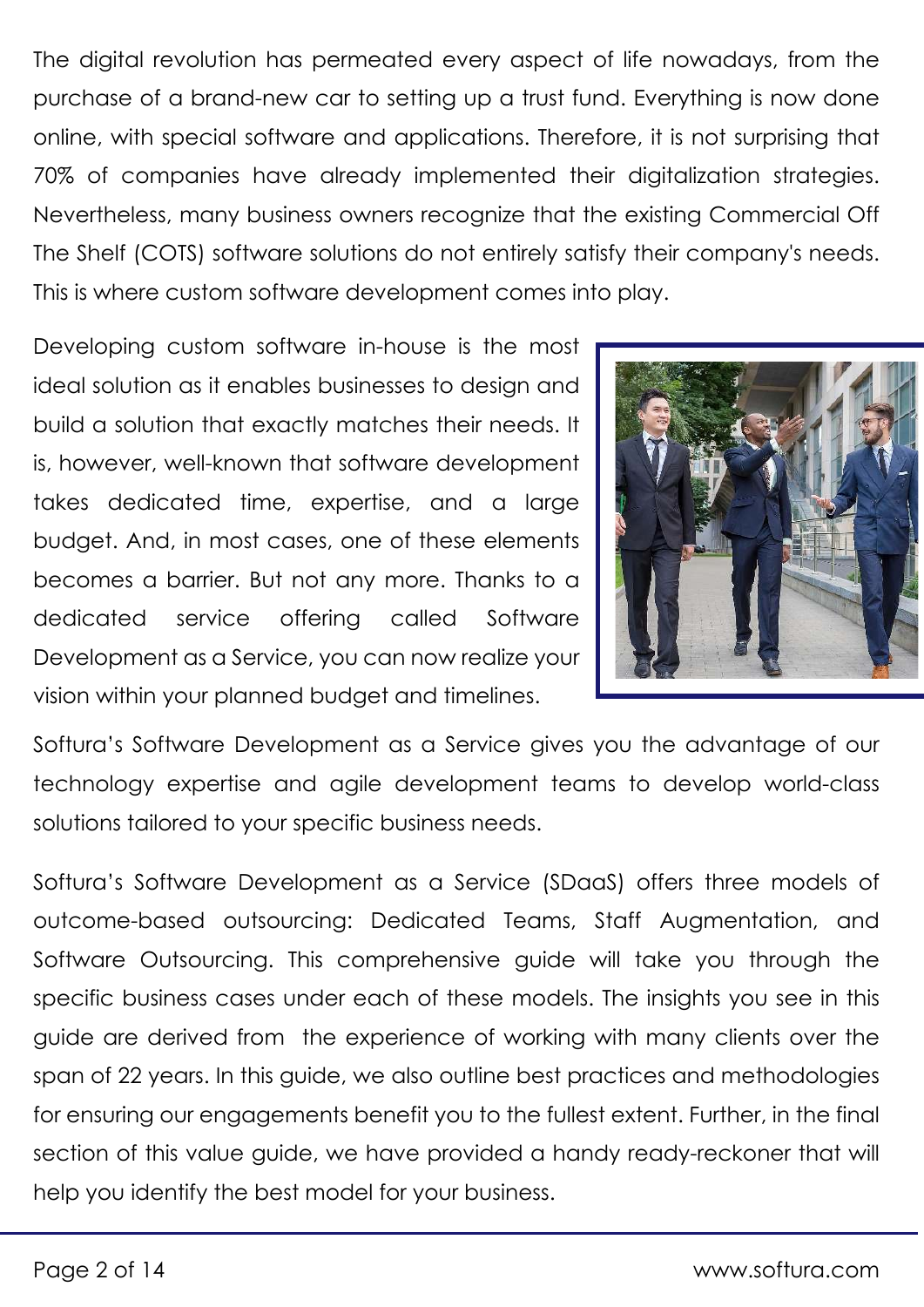### **Dedicated Teams - A Simple Model that Maximizes ROI**

Born out of the necessity to help companies embark on multiple long-term projects, Softura's Dedicated IT Teams Model allow organizations to maximize their ROI without having to worry about building a team from the ground up. We've outlined the top 5 reasons why our maximizer, the Dedicated IT Services Team, is the best fit for those who need resources for long term software development projects with varying priorities and scope.



### **Access to Out-of-the-Box Teams**

Our Dedicated IT Teams Model gives you instantaneous access to full-stack teams. We already have the resources with the required skillsets and experience to form your team. For Small and Mid-Sized Enterprises (SME), our maximizer eliminates the need to have software development capabilities in-house.

Depending on the requirements of the project, you can simply "plug-in" an "out-of-the-box team" that comprises of: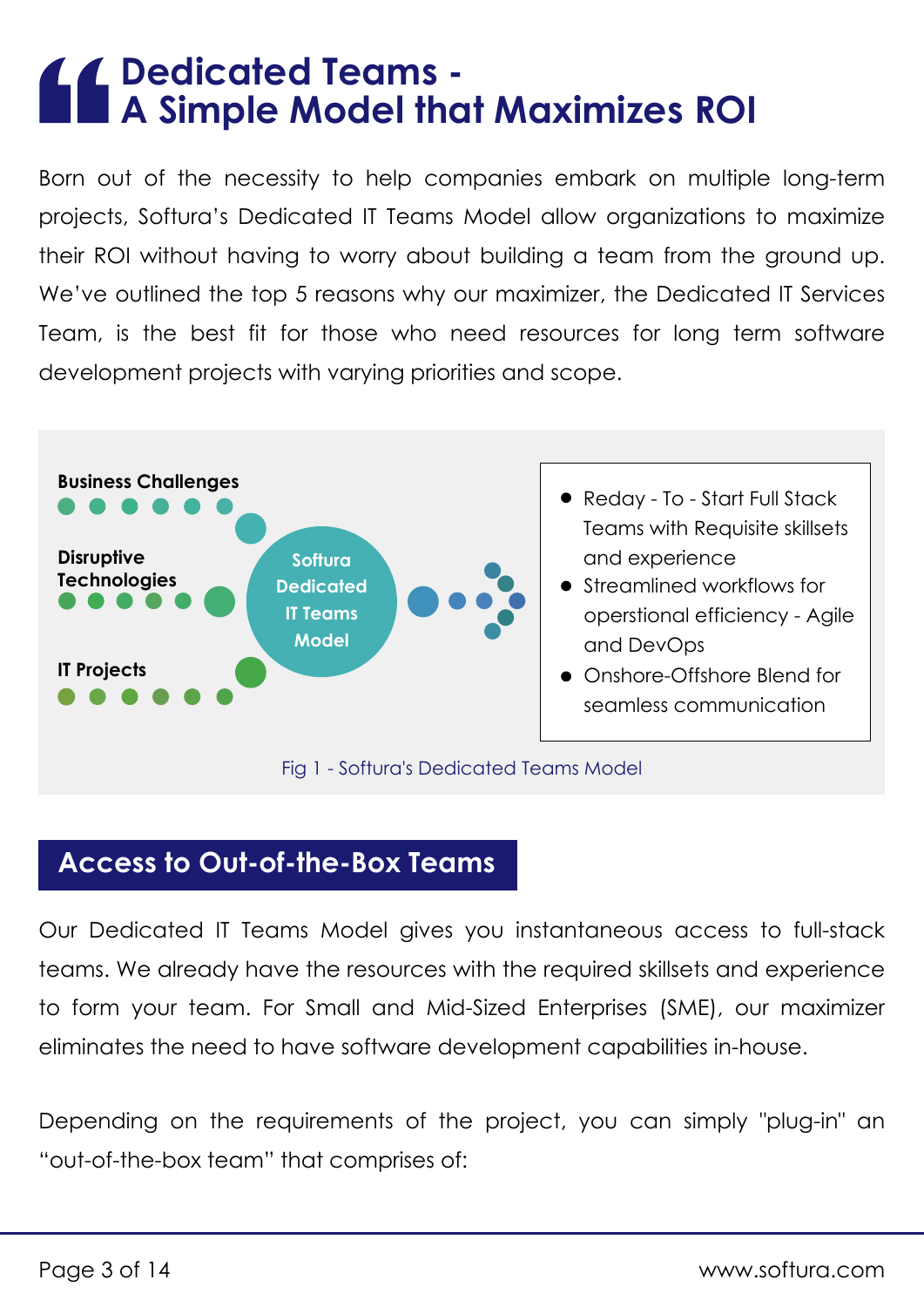

Then when your strategy changes, you can just "plug-out" the team to save on costs.

### **Frugal Operations**

Companies incur both fixed and variable costs in recruiting, training and managing teams in-house. Money that can be used as growth capital are often set aside to manage operations.

Our Dedicated IT Teams Model results in direct savings of operational expenses, especially when your core business is not IT or Software Development. Our onshore-offshore blended model provides all the right resources to bring your projects to fruition while keeping the costs down by taking advantage of the variance in salary between domestic and offsite resources with the same skillsets.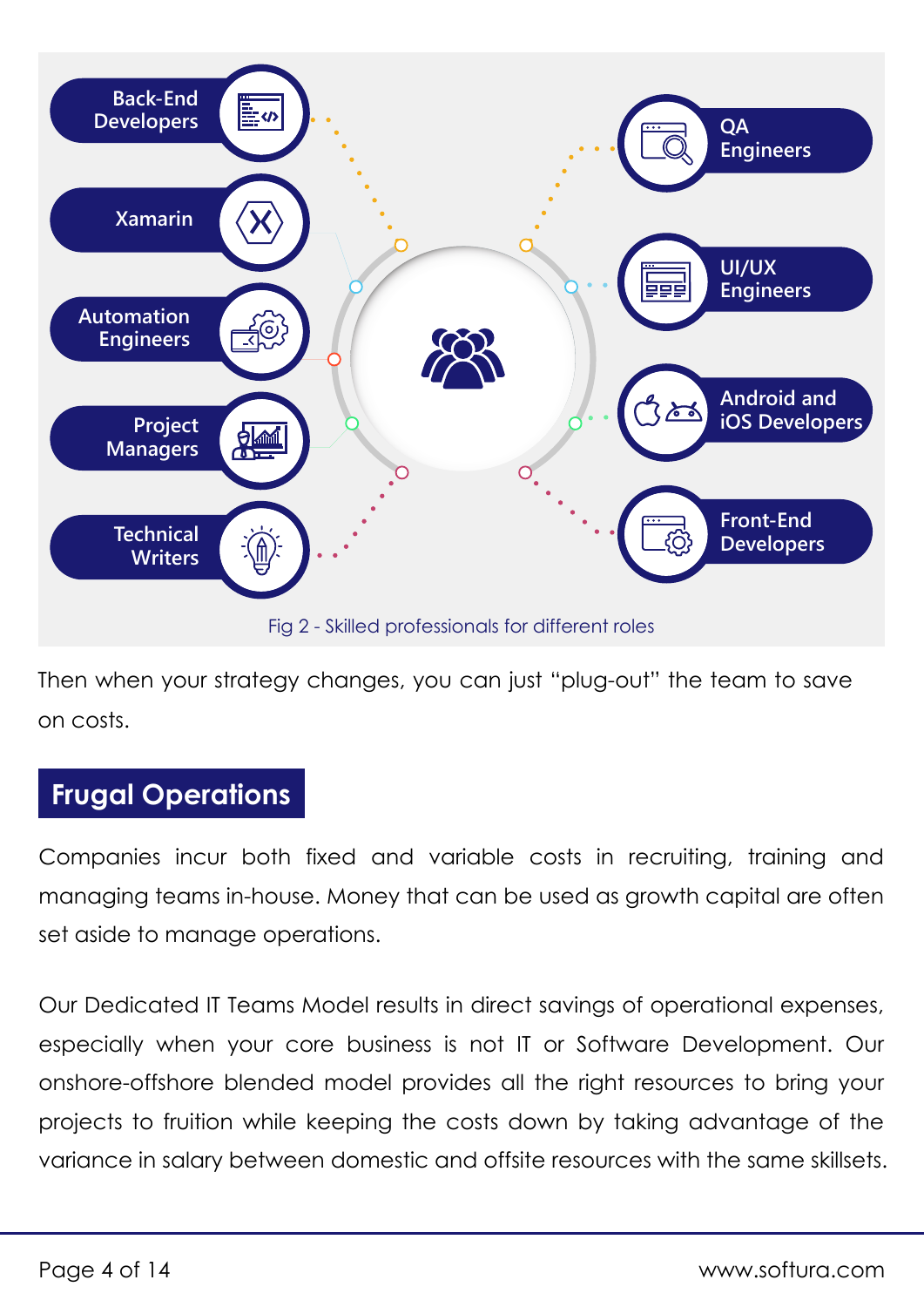### **Focus on Core Competencies**

According to a 2019 study by Gartner, in the last four years, "90% of enterprises have experienced a turn that upset normal operations, such as severe operating cost pressures, political upheavals, leadership turnover, and adverse regulatory interventions." 2020 succeeded in introducing a new turn that has severely affected most enterprises on an unprecedented scale – the COVID-19 global pandemic. The study points out that there are two types of enterprises, 'fit' and 'fragile'.

In the current environment, 'Fit' enterprises come out ahead of such turns by focusing on building core competencies while staying agile. By design, the Dedicated IT Teams Model of outsourcing allows you to still pursue long-term growth projects outside of your core business without having to worry about resources when looking to quickly change directions - depending on the outcome.

### **Embark on Growth Projects**

Embark on projects that let you cut your teeth on disruptive technologies such as Robotic Process Automation, Artificial Intelligence, Big Data Analytics, and Industrial Internet of Things (IIoT). You might have in-house capabilities to develop applications in one of these technologies, but disparate skill requirements will make it difficult for you to simultaneously experiment with projects in all these areas. Simply put, to stay ahead of the competition, you cannot afford to press pause on innovation.

The Dedicated IT Teams Model provides you access to teams that have successfully delivered projects on disruptive technologies. You can define the requirements and as your partner, we will assemble the right team at the shortest possible time. This model works even if the scope of projects is not well-defined or if the projects are experiential in nature.

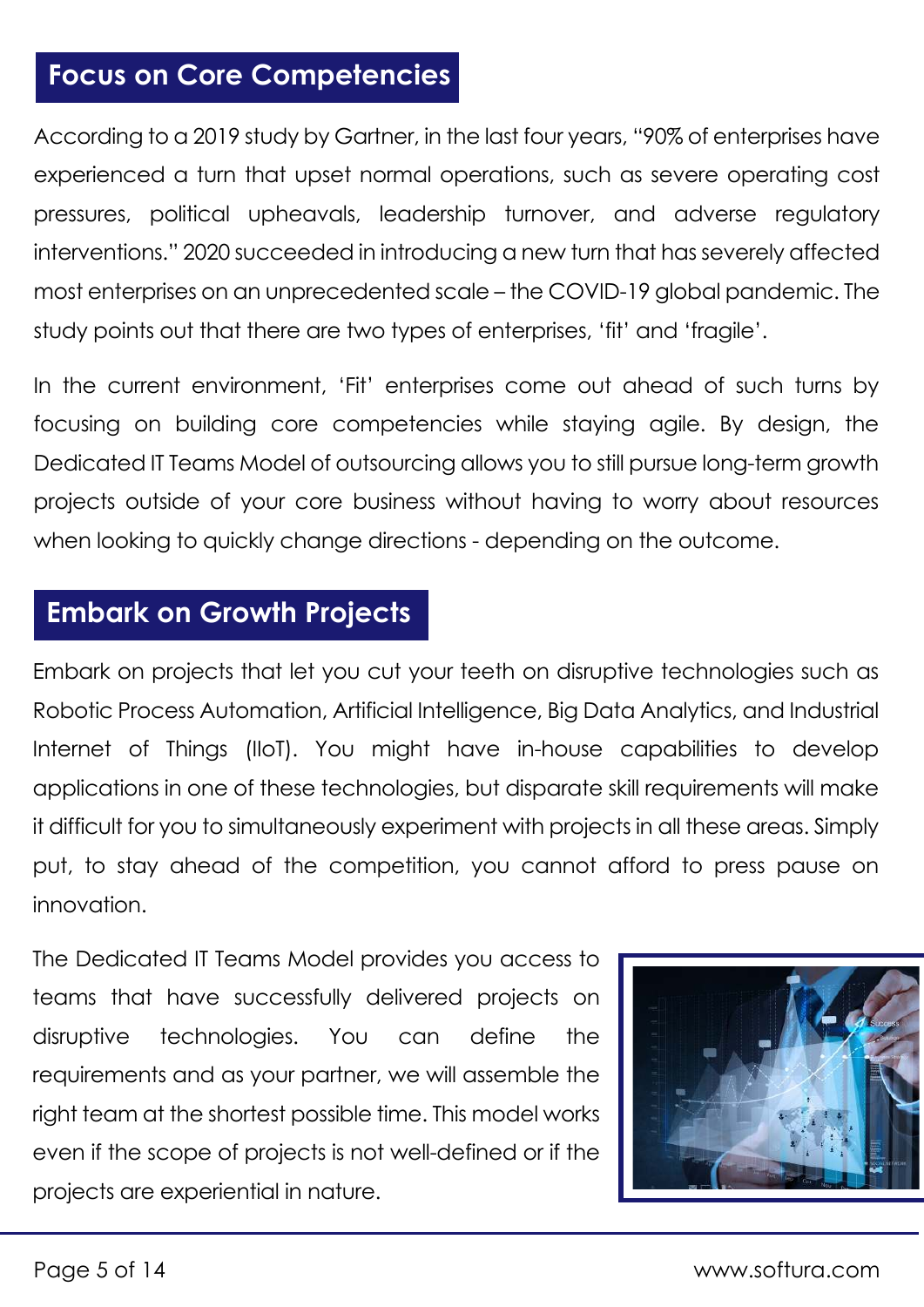### **De-risk Operations**

Advances in technology happens at a pace which is hard to keep up with. For over 25+ years, Softura has been delivering IT projects for 1000+ clients across industries which helps us understand unique challenges and opportunities in every industry. Our resources continuously work on disruptive technologies which gives us in-depth understanding of the limitations and risks.

When you sign the master services agreement with us for our Dedicated IT Teams, rest assured that we have already identified the risks based on the broad scope of projects you wish to embark on and we have factored in risk mitigation as part of our proposal.

## **Staff Augmentation - An 'Extended Team' Approach that Unlocks Value**

The pace at which technologies evolve and mature is accelerated by mounting uncertainties such as the current global pandemic. Companies with in-house IT capabilities do not want to postpone creating solutions to solve today's problems with the technology of tomorrow.

So, what could impede such forward-thinking companies from pursuing growth?

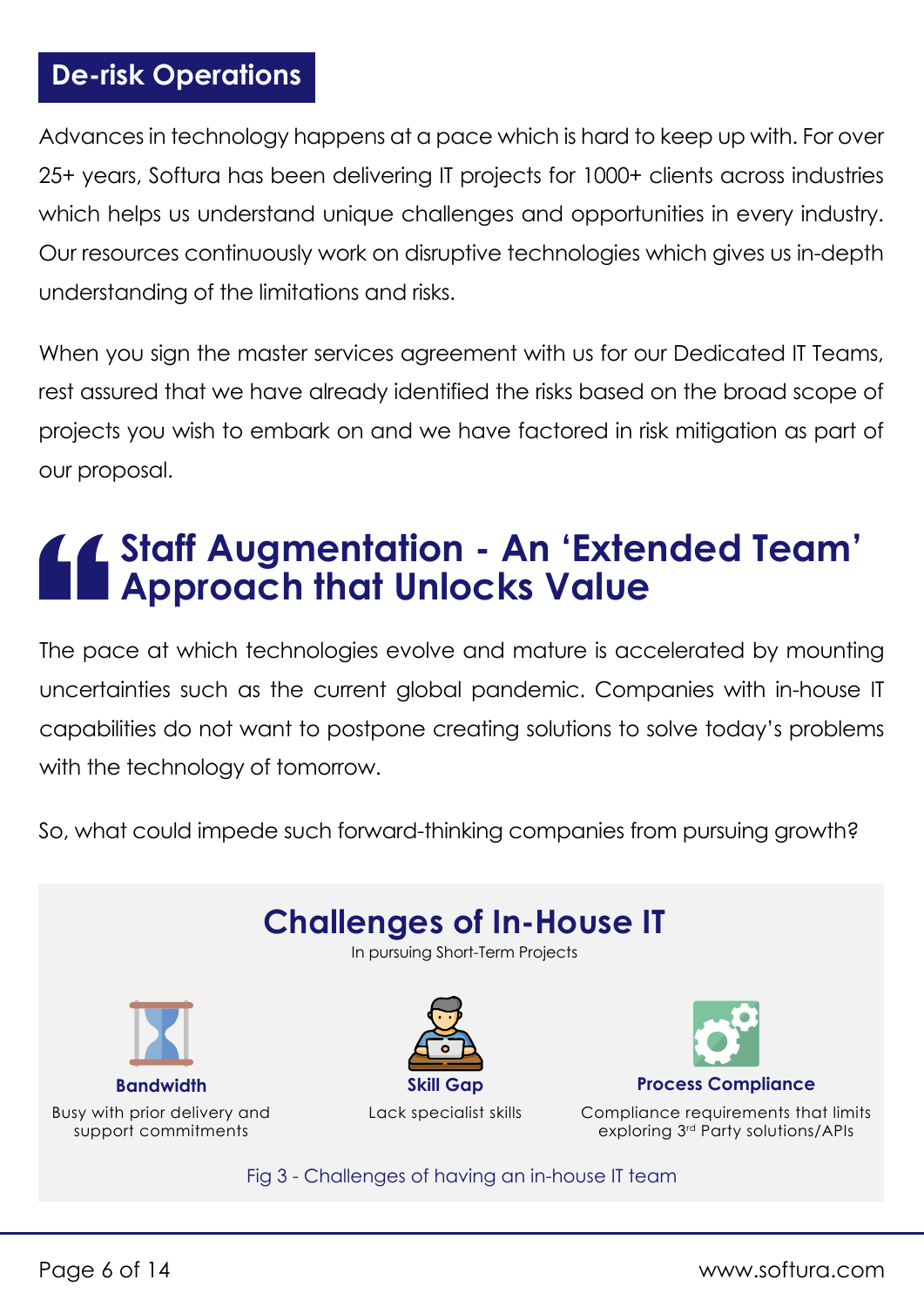Recruiting resources from the market is time-consuming and not cost effective. And ultimately the talent pool is often limited by geography. The solution? Outsourcing. The key to successful outsourcing lies in choosing the model that truly unlocks the most value and gives you the flexibility to aggressively pursue short-term opportunities.

Softura's 'Extended Team' approach to IT Staff Augmentation works best for companies with development capabilities, that have a pipeline of projects but are unhappy with the turnaround times, primarily due to lack of resources. Here we've identified the top reasons why our Staff Augmentation capabilities are an ideal solution for such companies.

### **Availability of Resources**

We already have a multitude of resources on hand ready to be assigned to your projects. All you need to do is define the required skillsets and skill levels. Here are some examples of specialty skill sets readily available:

- **Machine Learning (ML) Engineers Python, Spark, and SQL. Experience in Natural Language Processing.**
- **Cloud App Developers and Architects.**
- **UI/UX Engineers Experience and Interaction Designing Skills.**
- **Data Visualization Power BI, Google Sheets, Tableau, Highcharts, Carto, Leaflet, GitHub.**
- **Internet of Things (IoT).**
- **Big Data Analytics Python, R, Apache Hadoop, LINQ, Hive, Advanced Excel – Power Query, Power Pivot.**
- **Mobile App Development Swift for iOS, React Native, Xamarin, Flutter, Qt, Unity 3D, Sencha.**
- **Programming Languages C#, C++, Cobra, VB.NET, JavaScript, JSON, REST, XML, PHP, SOAP, Scala, Ruby, Typescript, SQL.**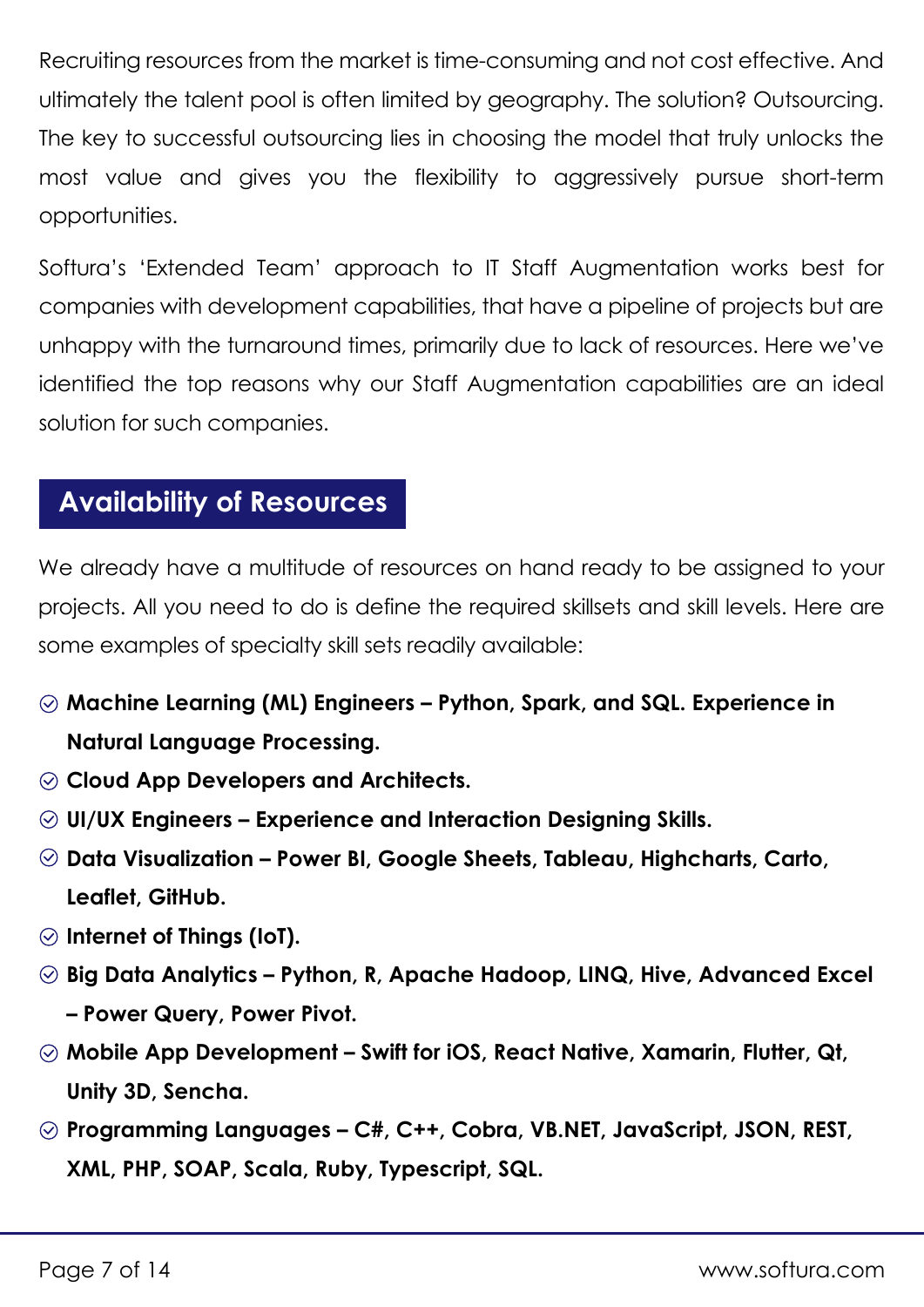### **Rapid Onboarding**

When you decide to partner with our IT Staff Augmentation team, you get instantaneous access to our comprehensive resource database that is continuously updated by our sourcing teams. You can screen, interview and shortlist candidates without delay. We also sign a Non-Disclosure Agreement with you guaranteeing that the intellectual property rights of the solutions you create are entirely yours.

### **Seamless Integration into Existing Project Teams**

Your Extended Team works as part of your local team, attending your regular meetings, and reporting directly to your staff. The resources you select will adhere to your established internal processes and procedures. We ensure that the organizational assimilation is seamless, both in terms of process compliance and adapting to your culture.

### **Immediate Productivity**

Your Extended Team will be adept in your preferred software development methodology or framework, be it Agile, Scaled Agile or DevOps. You can directly start assigning tasks to these team members with the confidence that they will be productive from day 1.

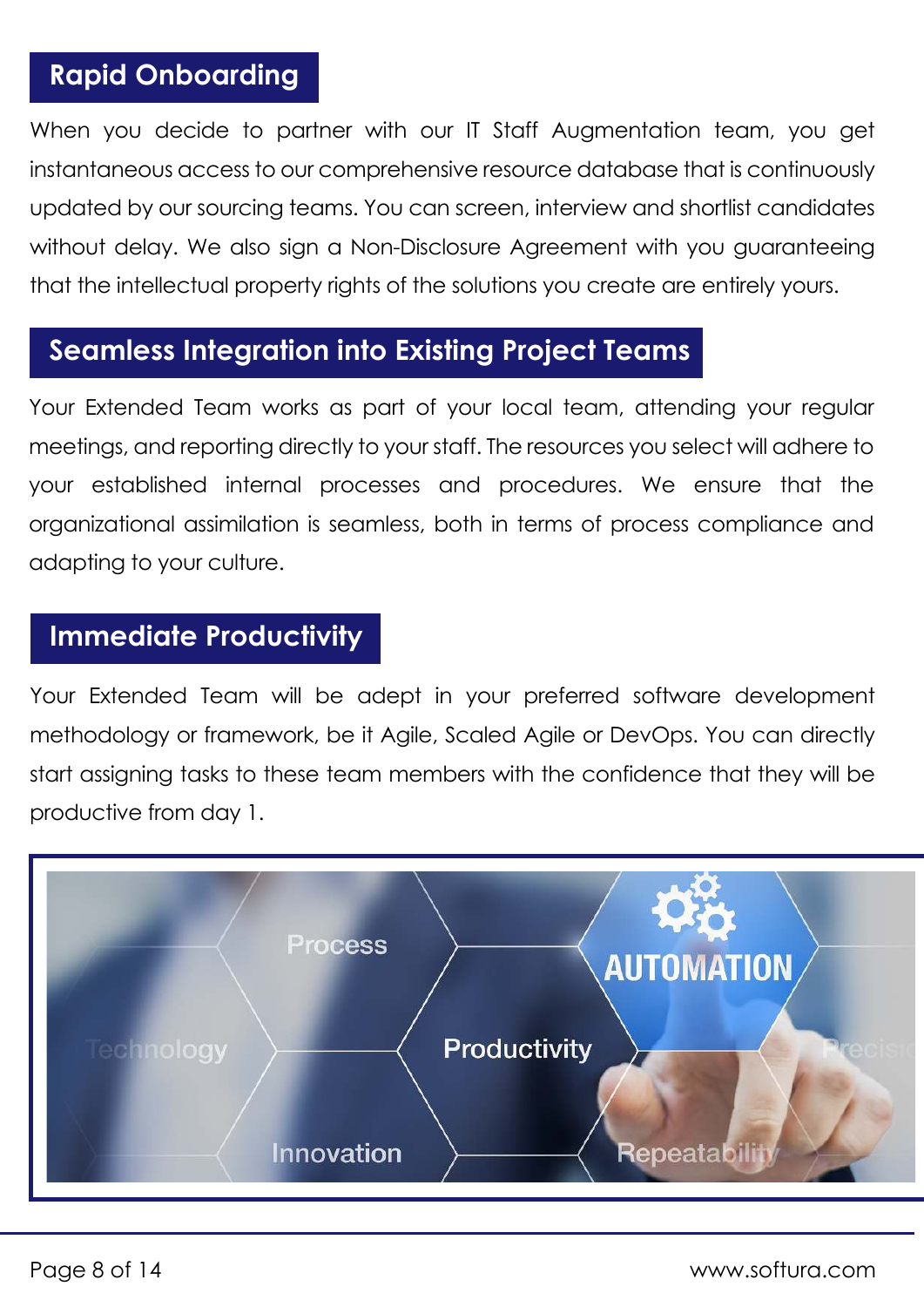Our engagement with your organization begins by not only understanding your requirements but also your value systems, vision, goals and approach to projects. As your partner, we guarantee the following:

- **Transparent Cost Structure Your Extended Team will cost you less than what you would incur by recruiting, training, and managing resources yourself.**
- **Access to the best resources that are aligned with your vision and work towards improving your Time to Market.**
- **Provide you with the right resources for all types of projects from assessment, prototyping to full-scale software development.**
- **Adherence to confidentiality, intellectual property, non-competing, and non-disclosure requirements.**

To learn how Softura's 'Extended Team' approach to IT Staff Augmentation can unlock value your organization, contact us today.

### **Project Outsourcing - Enabling Your Software Development Vision**

'Gartner IT Symposium/Xpo 2020' analysts discussed top technology trends for 2021 and beyond. Some of these trends make a compelling case for reimagining software development in the context of building/ modernizing apps that integrate business systems, expedite time to market for your products, improve customer engagement and usher in process efficiencies.

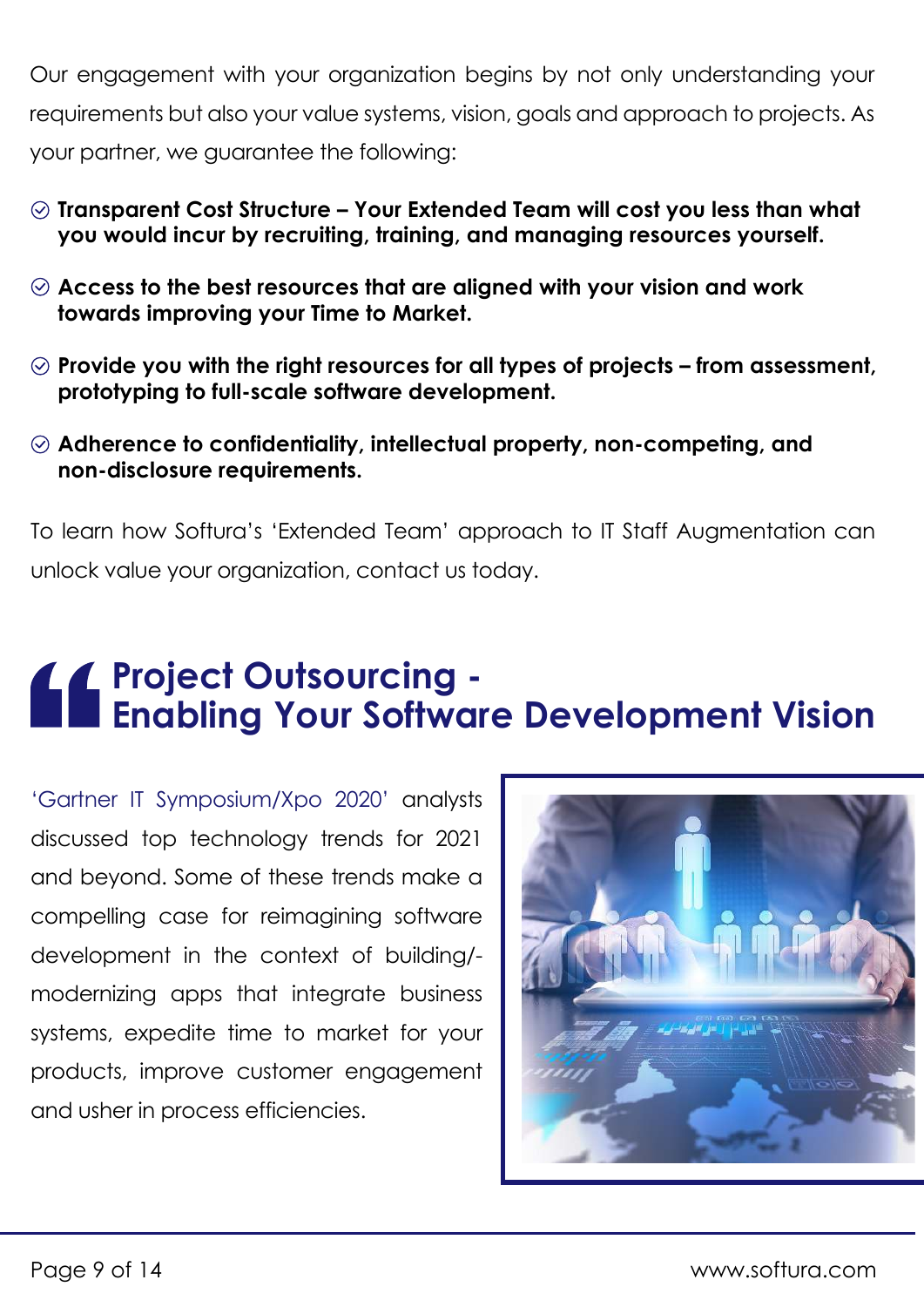

To exploit these opportunities, it is critical for companies to do a self-assessment on internal competencies mapped against business goals. Needless to say, recruiting from the market to build apps for the future will only frontload capex and delay ROI. Outsourcing is definitely the way forward but success depends on your ability to identify and work with a partner who can deliver applications faster and at a lesser cost than developing these applications internally.

### **The Right Partner**

Softura has delivered over 1000 projects in the last 20 years. We have partnered with leaders across industries and delivered complex architecture, applications and systems built on leading modern technologies.

Our proven track record as a trusted technology solutions partner for hundreds of mid-market and enterprise clients means we can consistently provide you with cutting-edge technology solutions that solve your most complex business problems - and drive your most important key outcomes.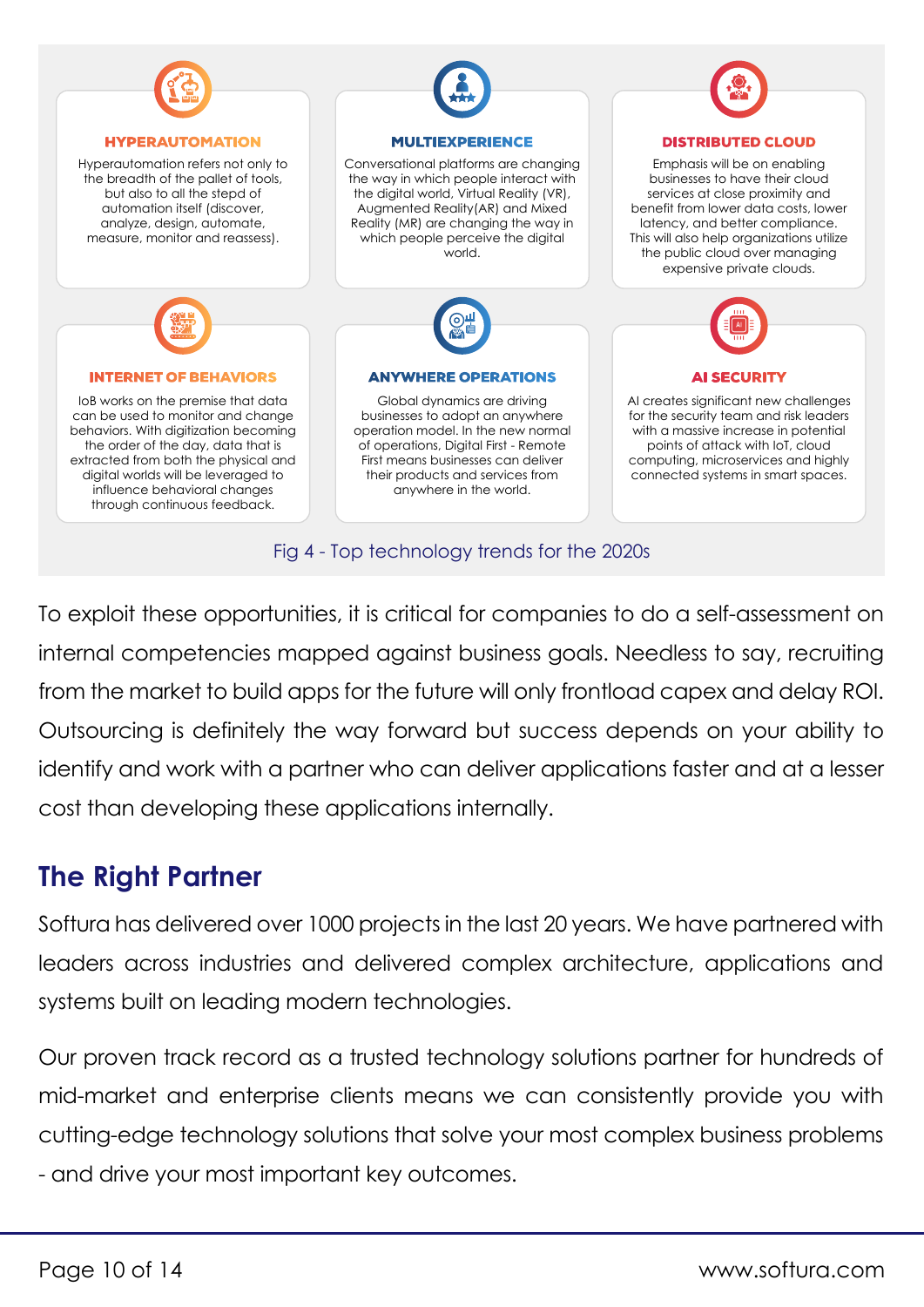Let us discuss the benefits of outsourcing end-to-end software development:

#### **Accelerate Digital Transformation**

Digital transformation is key to offering unmatched experiences to customers but it is only possible if a company has invested in building a foundation of systems and processes. Outsourcing end-to-end development, be it custom application development or modernizing legacy applications, will fast-track the benefits arising from a digital strategy.

### **Disrupt Without Getting Disrupted**

Migrating to the cloud, building a mobile app to complement your enterprise application or leveraging RPA and Conversational AI to automate routine tasks by deploying digital workers, you need to plan ahead for a smooth implementation.

By outsourcing software development projects to a trusted partner like us, you insulate your business operations from being disrupted while we ensure that the applications we build for you are integrated seamlessly with your existing business systems.

### **Thought Leadership and Best Practices**

Our Practice Heads are subject matter experts who are pioneers in designing and implementing solutions built on cutting-edge technologies. Their contributions led to the development and adoption of some of these technologies by enterprise customers.

Having implemented solutions around these technologies across industries, we understand the challenges and opportunities that are unique to each industry. Outsourcing allows you to leverage the collective experience of a team that has delivered similar outcomes to your industry peers.

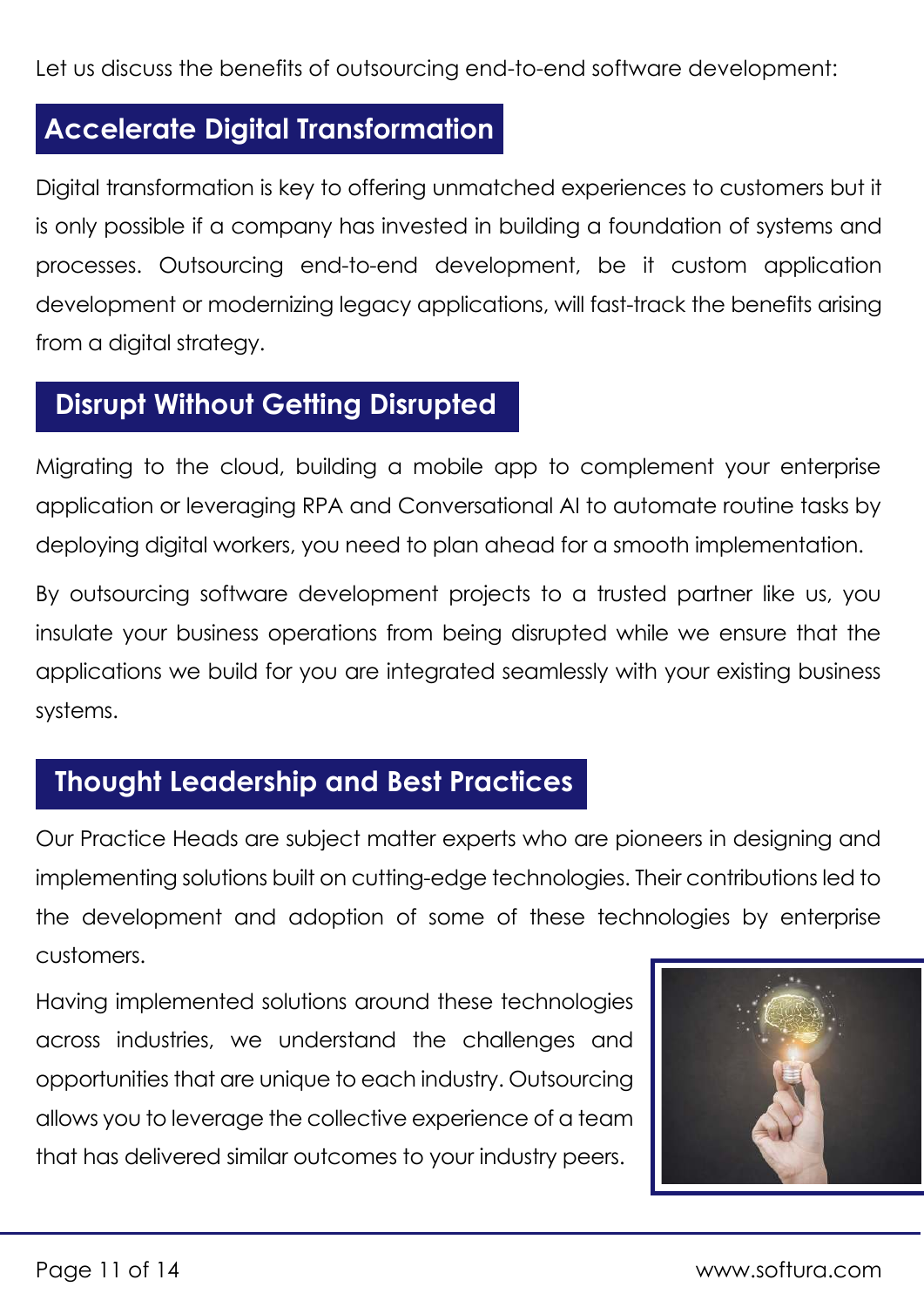### **Blended Development Model to Maximize Value**

A right blend of onshore and offshore teams significantly reduces the project cost by taking advantage of the salary differences between two countries. While input from the onshore team is critical to design bespoke systems based on specific requirements, the actual development happens offshore where the team leverages agile processes to deliver applications that are of the highest quality within an optimum timeframe.

### **Application Portfolio Management**

Application Portfolio Management (APM) involves inventorying systems and creating a roadmap to modernize legacy systems and develop new applications to support business growth. End-to-end development assures companies of support throughout the application lifecycle:

- **Business Analysis and Requirements Management**
- **Project Management**
- **Software Design and Development**
- **Testing and Quality Assurance**
- **Configuration, Build and Release Management**
- **Support and Maintenance**



### **Focus on Core Competencies**

In uncertain economic conditions, it is prudent to focus on strengthening core competencies than investing in building additional capabilities in-house. Towards the end of last decade, the top priorities of a CIO were more operational in nature such as modernizing data centers, managing enterprise applications, evaluating cloud opportunities and implementing data security best practices.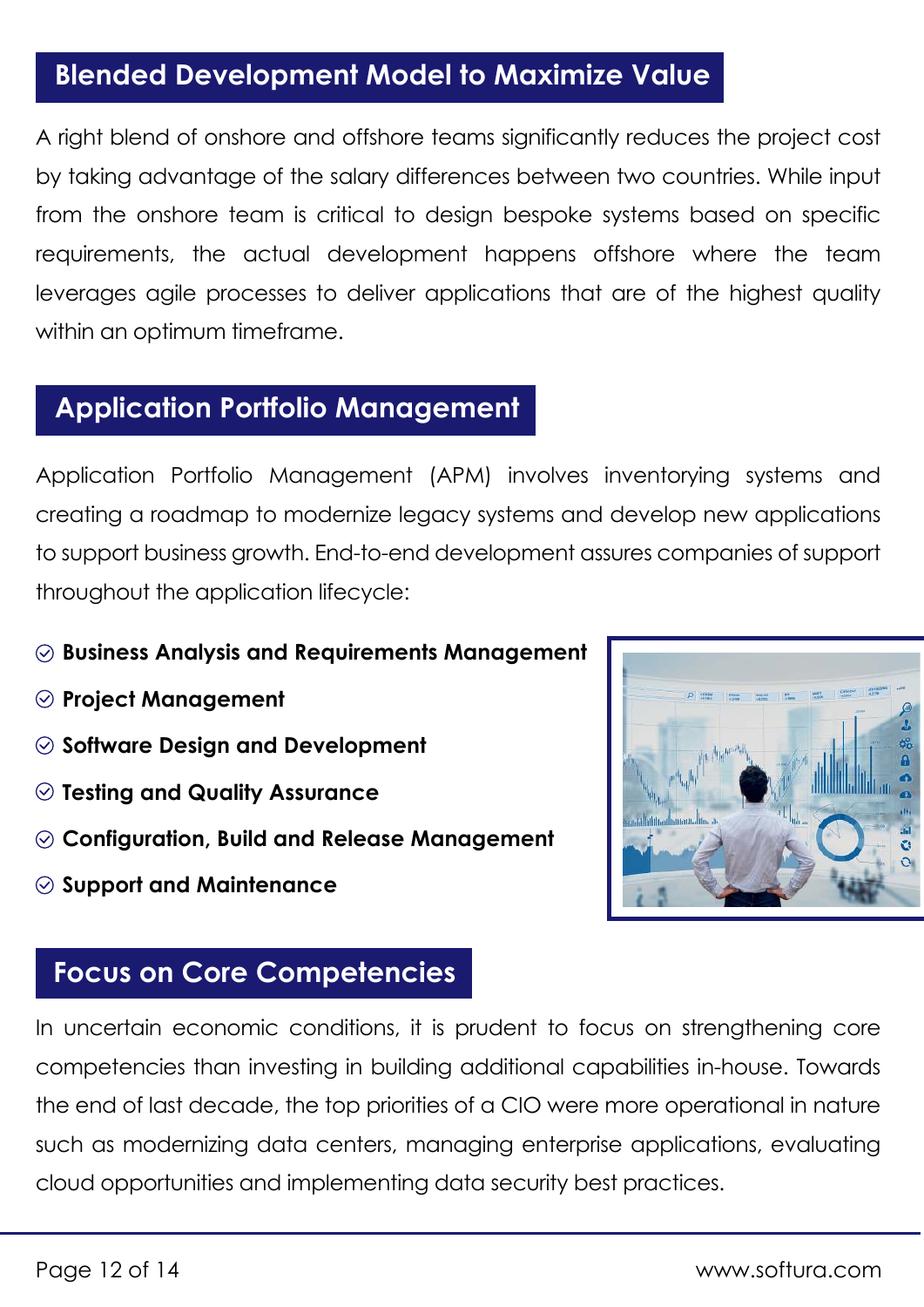Going forward, CIOs and CTOs need to transform themselves into business strategists focused on Speed, Security, Agility, Innovation, Automation and Insight. Outsourcing software development to a trusted partner enables you to focus on these priorities instead of having to worry about finding and managing resources for projects.

### **SDaaS - Pick the Model That Suits Your Development Needs**

Every software development project is unique and technology and resource needs continue to vary in response to the dynamic technology landscape. Softura's Software Development as a Service allow you the choice of three proven engagement models, that can well align with your software development needs.



#### **Pick the Best Model for Your Development Needs**

We understand that your software development needs may vary from time to time due to the dynamic nature of the technology We understand that your software development needs may vary from time to time due to the dynamic nature of the technology need evolves. Choose the model that perfectly aligns with your objectives!